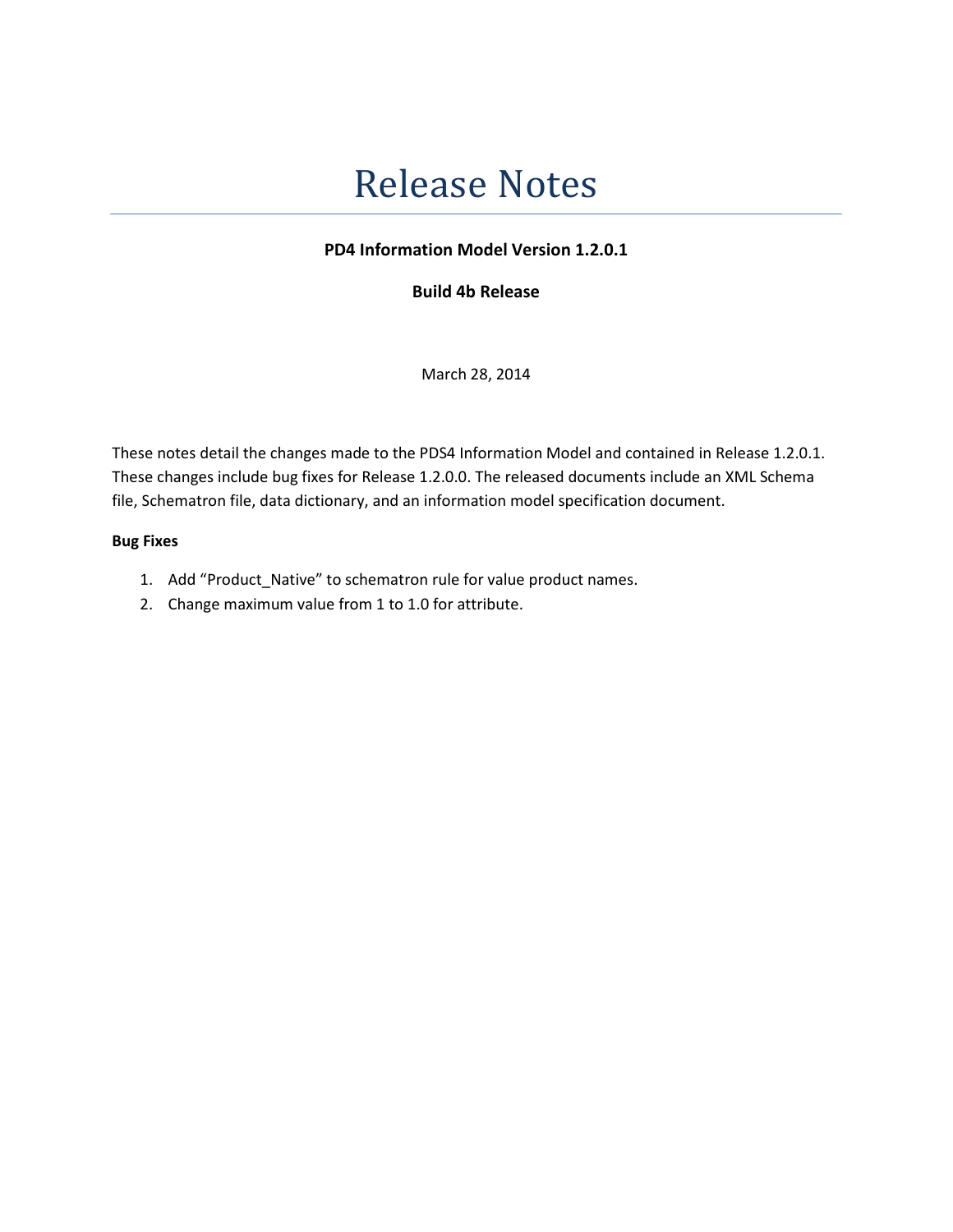--- Changes for V1.2.0.0 ---

### CCB/MC approved changes made since the release of Version 1.1.0.0

- 1. CCB-46 New Products.
	- a. Add Product\_Native for InSight/SEIS SEED data format
- 2. CCB-30 Create a new Local\_Internal\_Reference class
- 3. CCB-41 (Part 2) Add three schematon rules for checking that both fields and groups are not zero in table record definitions - <Record\_\*>
- 4. CCB-22 Adopt Rules for Case of Enumerated Values (Part 2) Telescope.coordinate source values, carriage return line feed, etc. - (Part 1 done for V1.1.0.0) attribute\_concept and conceptual domain - (Part 3 – Resolved that no changes are necessary) - Steward id
- 5. CCB-20 Correct Minor Errors in Enumerated Values - Instrument.type - Deprecate "X-ray Fluorescence", "Thermal And Electrical Conductivity Probe", "Grinding And Drilling Tool".

 - Replace X-ray Defraction Spectrometer with X-ray Diffraction Spectrometer; Alpha Particle Xray SpectrometerwithAlpha with Particle X-Ray Spectrometer

 - Add "Grinding Tool" and "Drilling Tool" to the list of enumerated values with definitions - Replace Encoded\_Binary.encoding\_standard\_id "CCSDS Communications Protocols" with "CCSDS Space Communications Protocols"

- Replace Node.name Navigation Ancillary Information Facility with Navigation and Ancillary Information Facility

- Replace PDS\_Affiliate.team\_name Navigation Ancillary Information Facility with Navigation and Ancillary Information Facility

- 6. CCB-29 Deprecate Display 2D Image class
- 7. Add Display Dictionary.

## Bug Fixes

- 4. Add "parent\_of" to replace "subclass\_of", "extension\_of" and "restriction\_of" in <DD\_Association> and <DD\_Association\_External>
- 5. Delete duplicate permissible value 'collection\_to\_associate' from pds:Product Collection.pds:Reference List.pds:Internal Reference.
- 6. Replace "pds.jpl.nasa.gov/pds4/schema/released/" with "pds.nasa.gov/pds4/" in the PDS4 label for the schema and schematron files.
- 7. Add schematron rule to check that the pds: File/pds: file size unit = 'byte'
- 8. Restrict schematron rule pds:Target\_Identification/pds:Internal\_Reference to pds:Product\_Observational/pds:Observation\_Area/pds:Target\_Identification /pds:Internal\_Reference to eliminate conflict with similar associated with pds:Document.
- 9. remove dangling schematron rules for Discipline Facets, Group Facet1, and Group Facet2